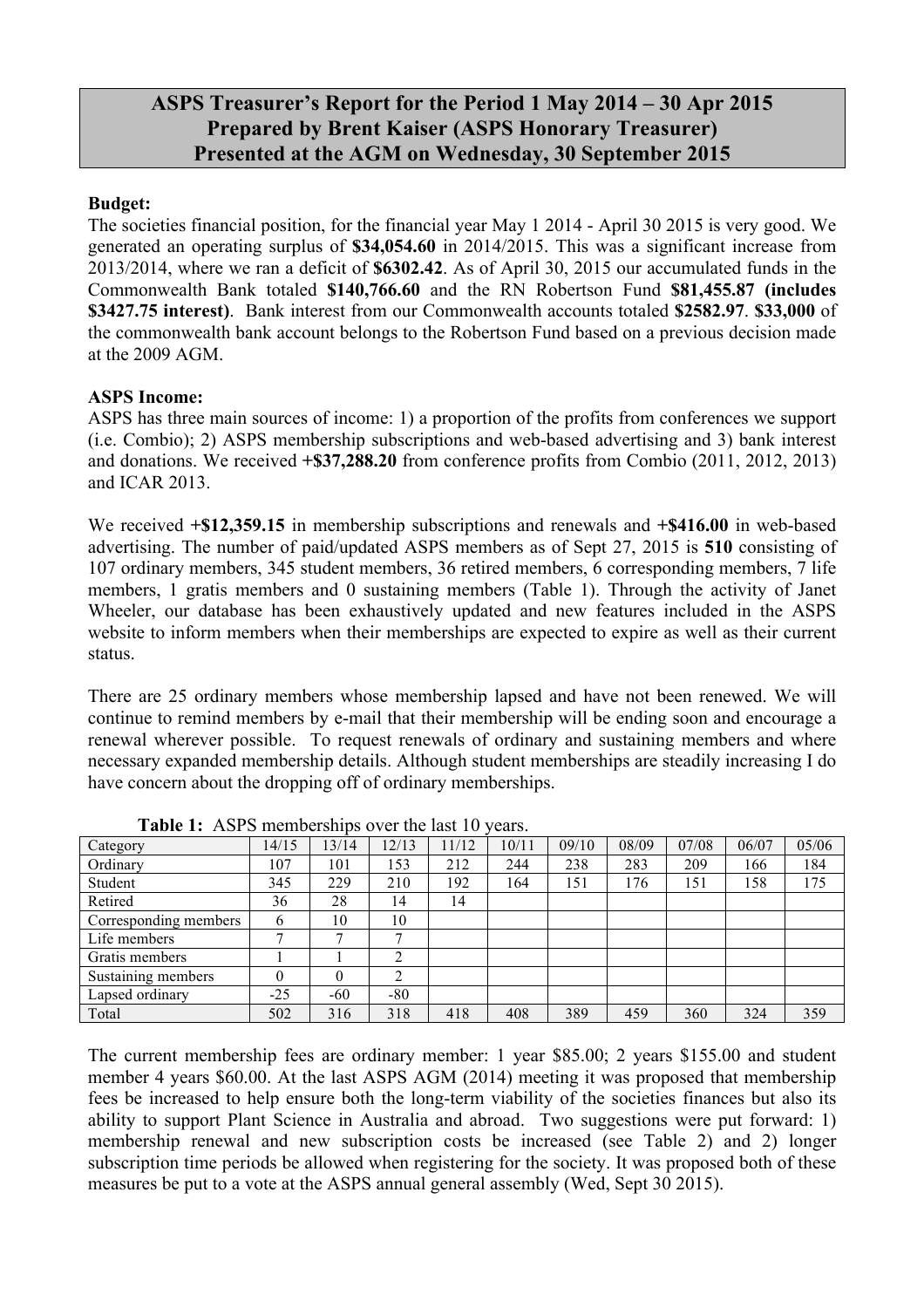| THE $\mathbf{F}$ . If uponed changes to their point simple $\mathbf{F}$ |         |          |  |  |  |
|-------------------------------------------------------------------------|---------|----------|--|--|--|
|                                                                         | Current | Proposed |  |  |  |
| Student (4 year)                                                        | \$60    | \$100    |  |  |  |
| Ordinary (1 year)                                                       | \$85    | \$100    |  |  |  |
| Ordinary (2 year)                                                       | \$155   | \$180    |  |  |  |
| Ordinary (4 year)                                                       |         | \$320    |  |  |  |

**Table 2: Proposed changes to ASPS membership fees**

Sustaining members of ASPS are important as the organization or company supports our Society by paying \$300 per annum. In return for this fee they have their name, logo and web link placed on our website and they receive free advertising space in our e-newsletter *Phytogen*. Our total number of paid sustaining members as of April 2015 remains 0. This is an area we should look into in order to expand our profile amongst potential industrial partners.

## **Expenditures:**

The society is a strong supporter of the annual Combio conference as a way to showcase the multidisciplinary aspects of Australian Plant Science and as an important gathering place to meet colleagues and to develop research collaborations. Combio also allows for the society to attract high-impact plant science researchers to Australia as plenary speakers and mentors to our student and early career members. In 2014/2015, ASPS provided **\$3000.00** for Combio 2014 (Canberra) for speaker travel expenses.

The Society recognises the importance of student participation for its long-term wellbeing. Student membership is encouraged through special awards including the RN Robertson Fund and through subsidising a considerable part of their travel, accommodation, registration costs and the annual ASPS dinner encourages when they attend and present at ComBio. In 2014/2015, 27 students received support from ASPS to attend ComBio2014 meeting in Canberra at a cost of **\$11,125.00 (\$475.00 - \$200.00 per student depending on distance travelled)**. Furthermore, ASPS rewards active participation by students in the ComBio program by recognising outstanding posters with monetary prizes. Last year we provided three-poster prizes at ComBio 2014 (**\$600 in total**). The R.N. Robertson Travel Award **(\$3000**) was awarded to PhD candidate Stephanie Watts-Williams (Monash University). A further **\$891.00** was used to underwrite the attendance of students to the annual ASPS dinner.

The society helps to facilitate scientific meetings (e.g. ICAR) that support Australian plant science and scientists to which greater domestic and international exposure of the societies activities and members can occur. In 2013/2014, ASPS supported seed funding (\$2,500.00) to the 6<sup>th</sup> Asia and Oceania Conference on Photobiology: A joint Boden Research Conference between the Asia and Oceania Society for Photobiology and the Molecular and Experimental Pathology Society of Australasia (MEPSA). These funds and further profits (**\$3,166**) from the meeting have now been reimbursed to ASPS. There was a request put forward by members of MEPSA that the profits be used to support student travel awards to the next MEPSA meeting in two years time.

The ASPS website requires continual improvement, data management and web servicing. Over the year, much of this has been done through the activities of members of the executive and through adhoc contract work involving our web-site host (Michael Major Media Pty Ltd) and our web-site executive assistant Janet Wheeler. There is still significant work still to be completed with the site and continual monitoring to make sure it works well. This is particularly relevant to the underlying database where data collection on memberships, payments and contact details requires some improvement. It will be important for the society to manage its website and membership renewals effectively to ensure long-term viability and membership expansion of the society.